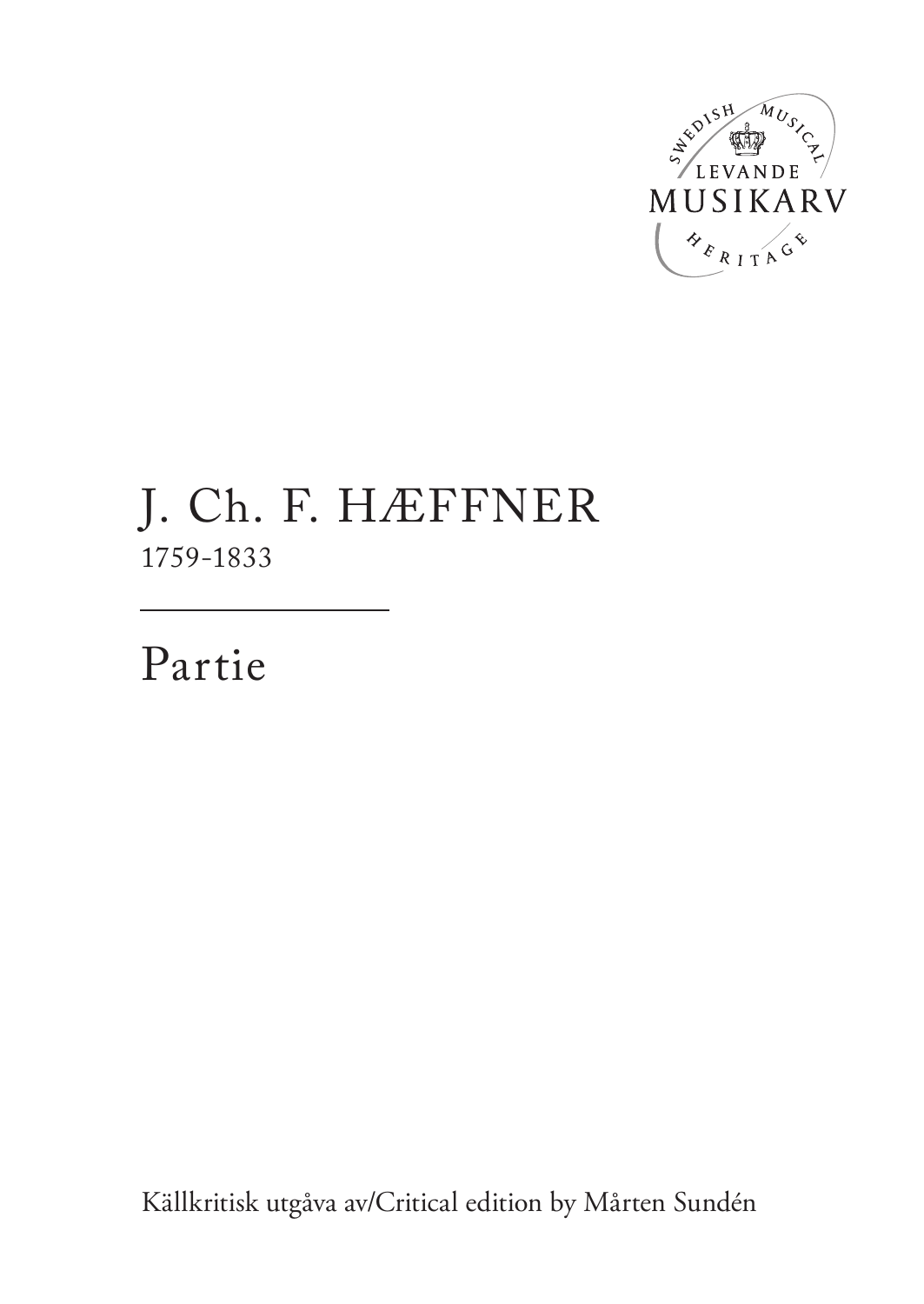# **Levande musikarv och Kungl. Musikaliska Akademien**

Syftet med Levande musikarv är att tillgängliggöra den dolda svenska musikskatten och göra den till en självklar del av dagens repertoar och forskning. Detta sker genom notutgåvor av musik som inte längre är skyddad av upphovsrätten, samt texter om tonsättarna och deras verk. Texterna publiceras i projektets databas på internet, liksom fritt nedladdningsbara notutgåvor. Huvudman är Kungl. Musikaliska Akademien i samarbete med Musik- och teaterbiblioteket och Svensk Musik.

Kungl. Musikaliska Akademien grundades 1771 av Gustav III med ändamålet att främja tonkonsten och musiklivet i Sverige. Numera är akademien en fristående institution som förenar tradition med ett aktivt engagemang i dagens och morgondagens musikliv.

# **Swedish Musical Heritage and The Royal Swedish Academy of Music**

The purpose of Swedish Musical Heritage is to make accessible forgotten gems of Swedish music and make them a natural feature of the contemporary repertoire and musicology. This it does through editions of sheet music that is no longer protected by copyright, and texts about the composers and their works. This material is available in the project's online database, where the sheet music can be freely downloaded. The project is run under the auspices of the Royal Swedish Academy of Music in association with the Music and Theatre Library of Sweden and Svensk Musik.

The Royal Swedish Academy of Music was founded in 1771 by King Gustav III in order to promote the composition and performance of music in Sweden. Today, the academy is an autonomous institution that combines tradition with active engagement in the contemporary and future music scene.

# **www.levandemusikarv.se**

Huvudredaktör/Editor-in-chief: Anders Wiklund Notgrafisk redaktör/Score layout editor: Anders Högstedt Textredaktör/Text editor: Edward Klingspor

Levande musikarv/Swedish Musical Heritage Kungl. Musikaliska Akademien/The Royal Swedish Academy of Music Utgåva nr 2227/Edition no. 2227 2021 Notbild/Score: Public domain. Texter/Texts: © Levande Musikarv 979-0-66166-724-7

Levande musikarv finansieras med medel från/Published with financial support from Kungl. Musikaliska Akademien, Kungl. Vitterhetsakademien, Marcus och Amalia Wallenbergs Stiftelse, Statens Musikverk, Riksbankens Jubileumsfond, Barbro Osher Pro Suecia Foundation, Riksantikvarieämbetet och Kulturdepartementet. Samarbetspartners/Partners: Musik- och teaterbiblioteket och Svensk Musik.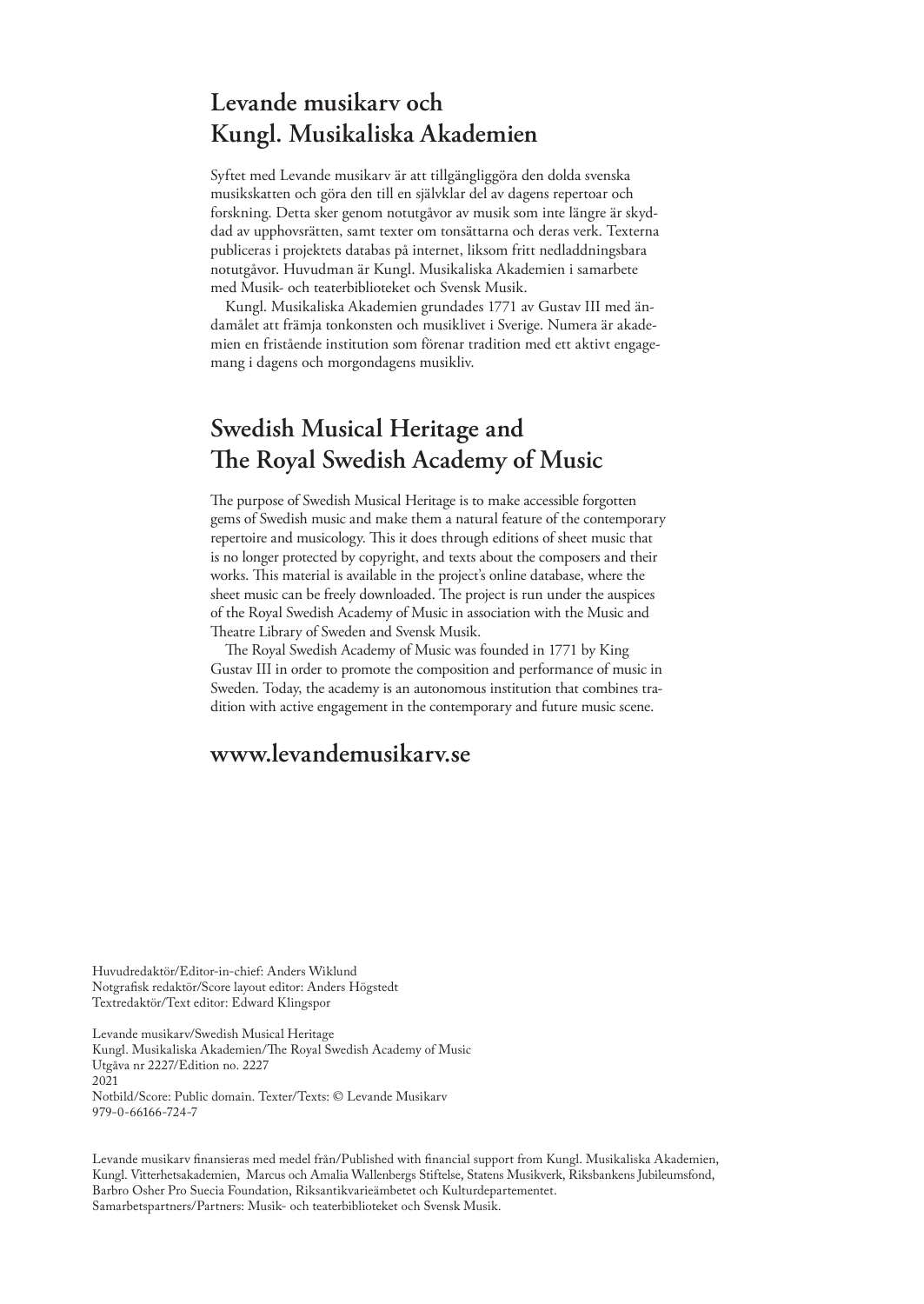# Partie



Swedish Musical Heritage, Kungl. Musikaliska akademien, Stockholm 2021. Public domain. www.levandemusikarv.se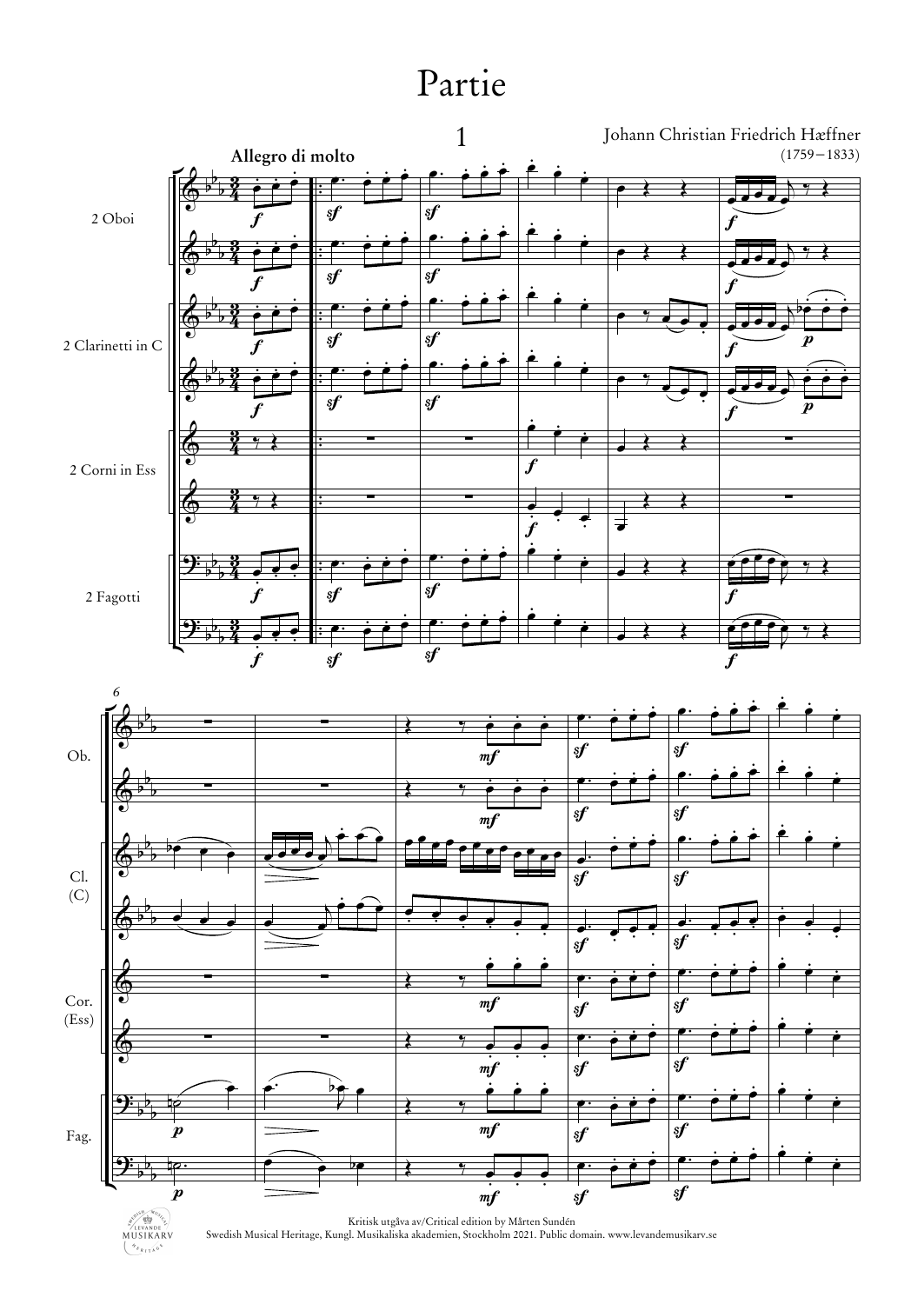

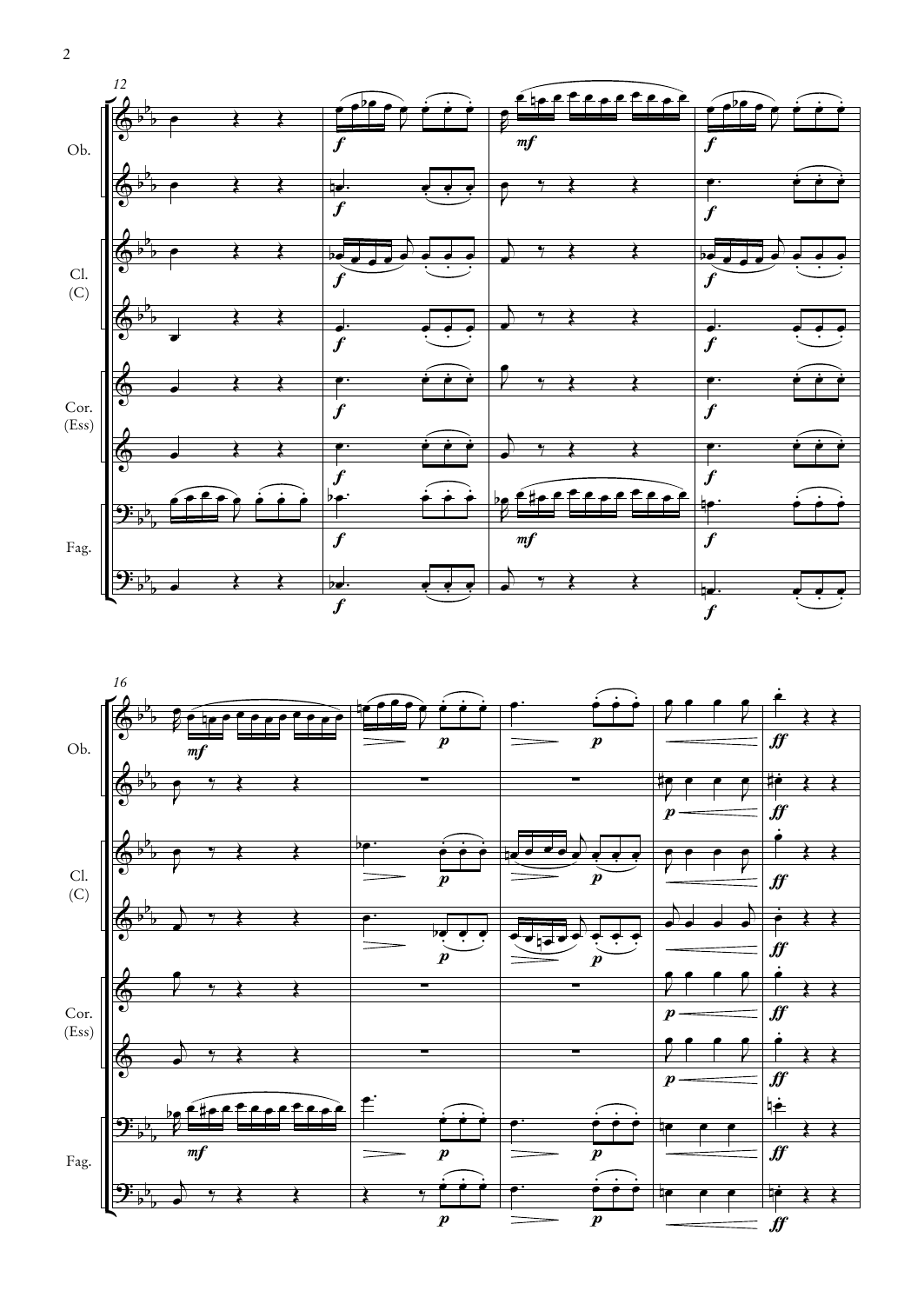

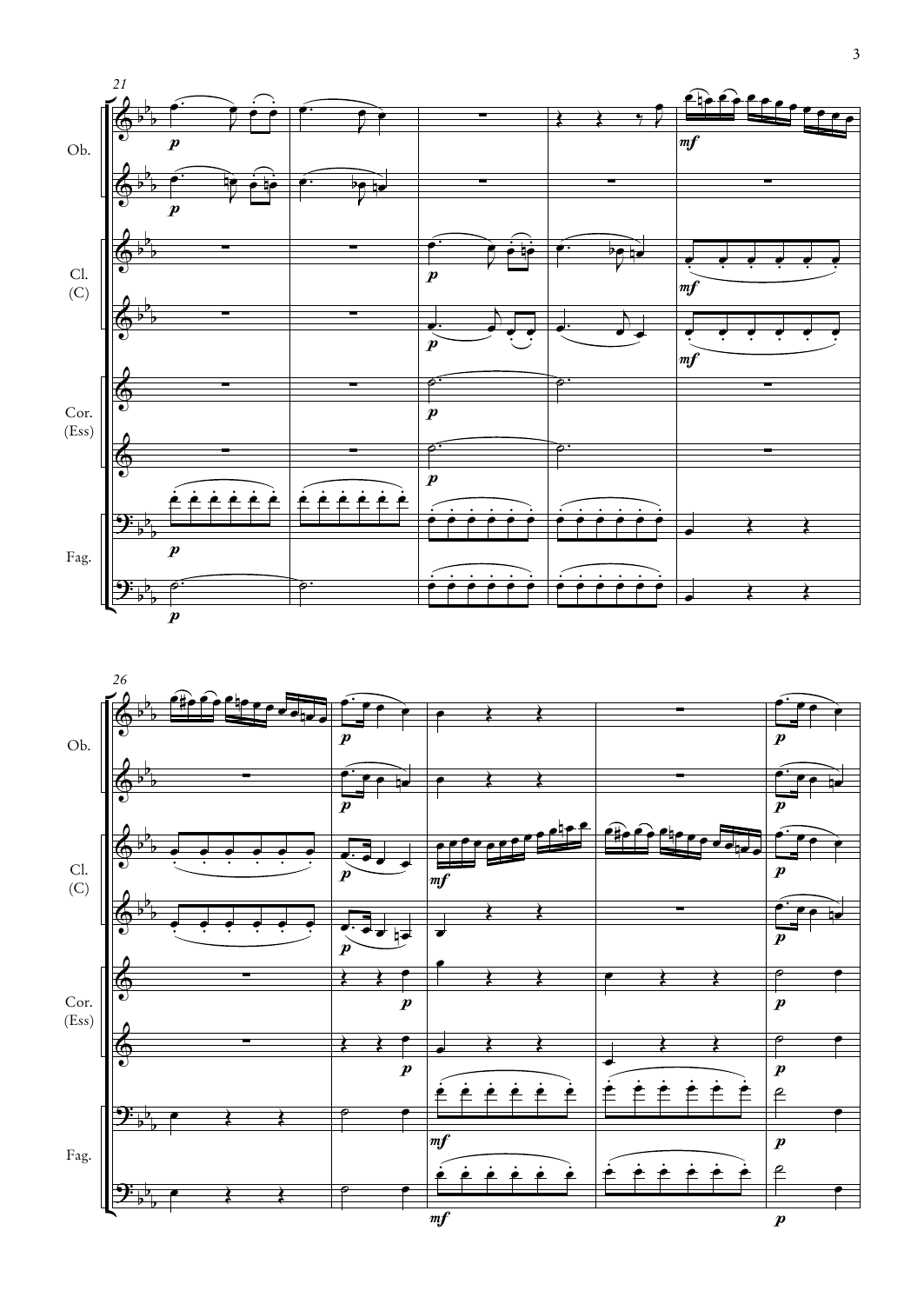

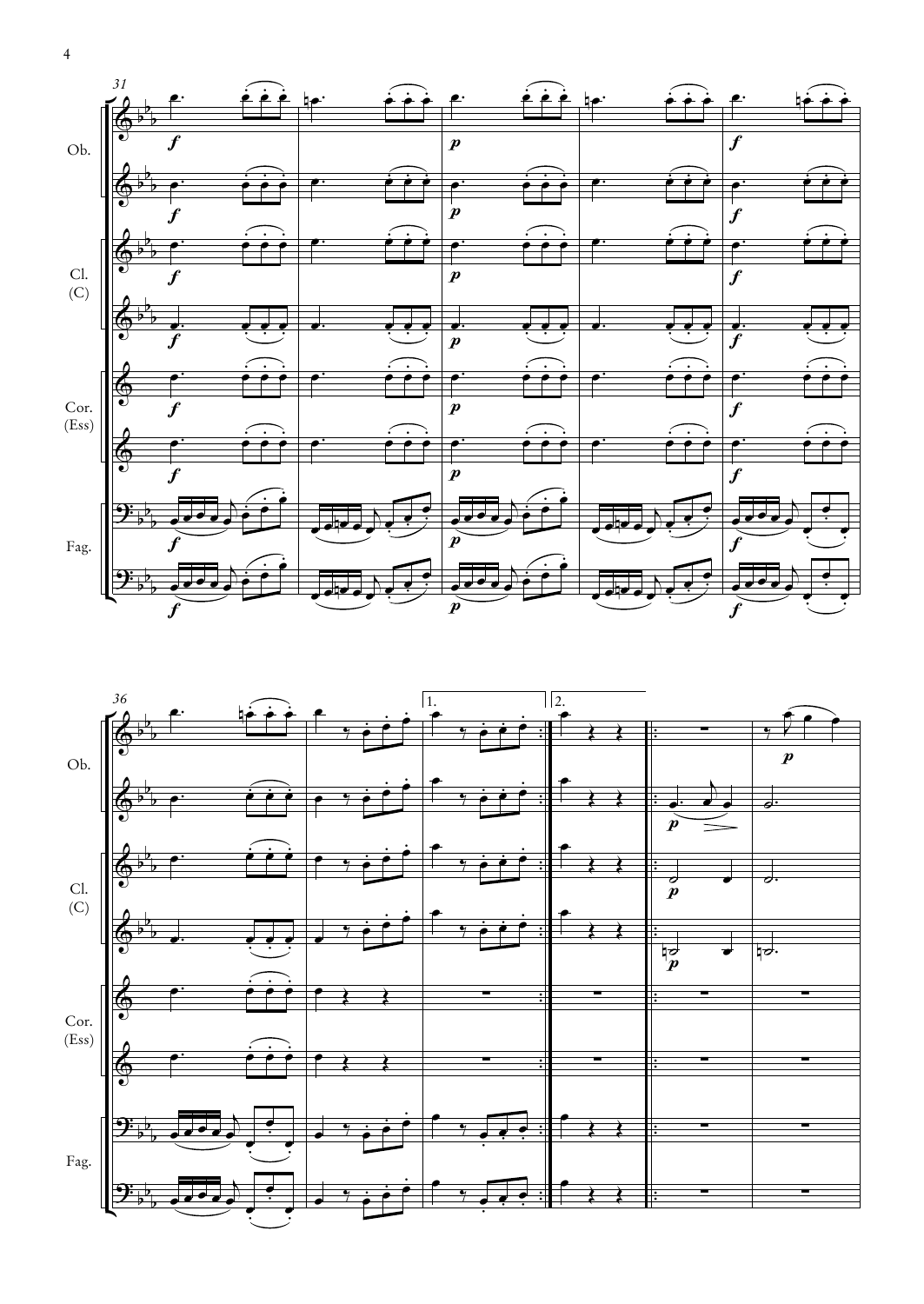

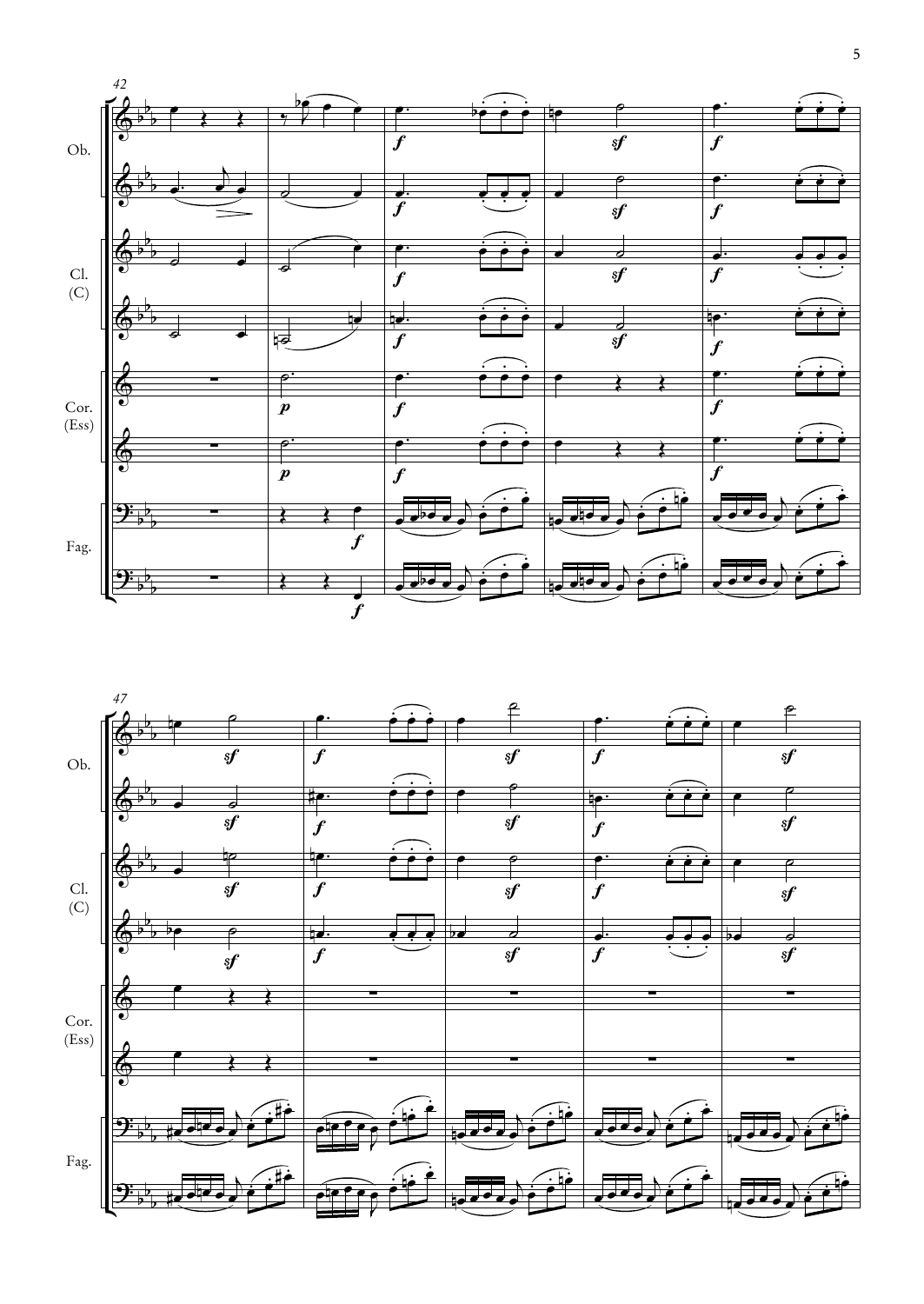

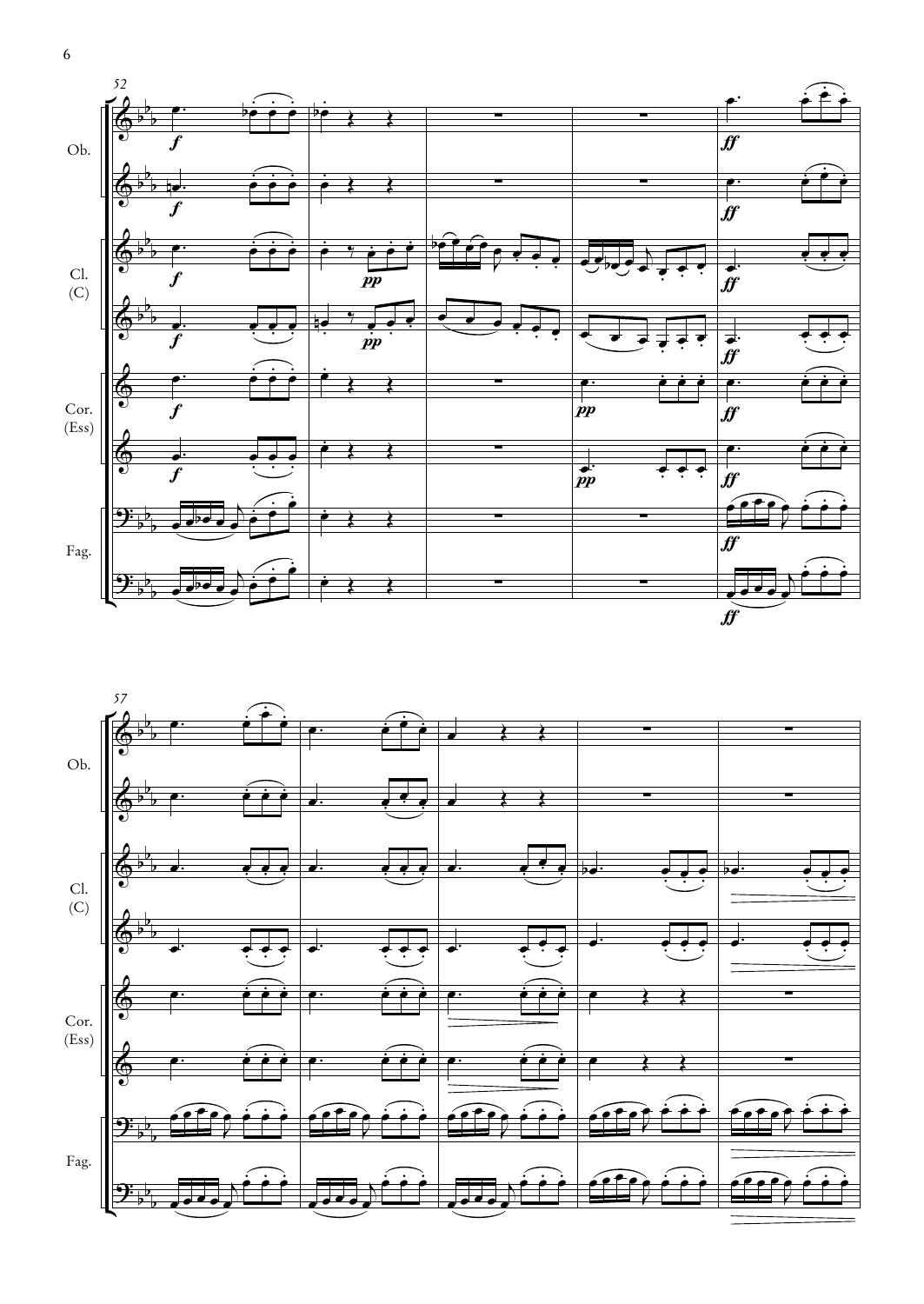

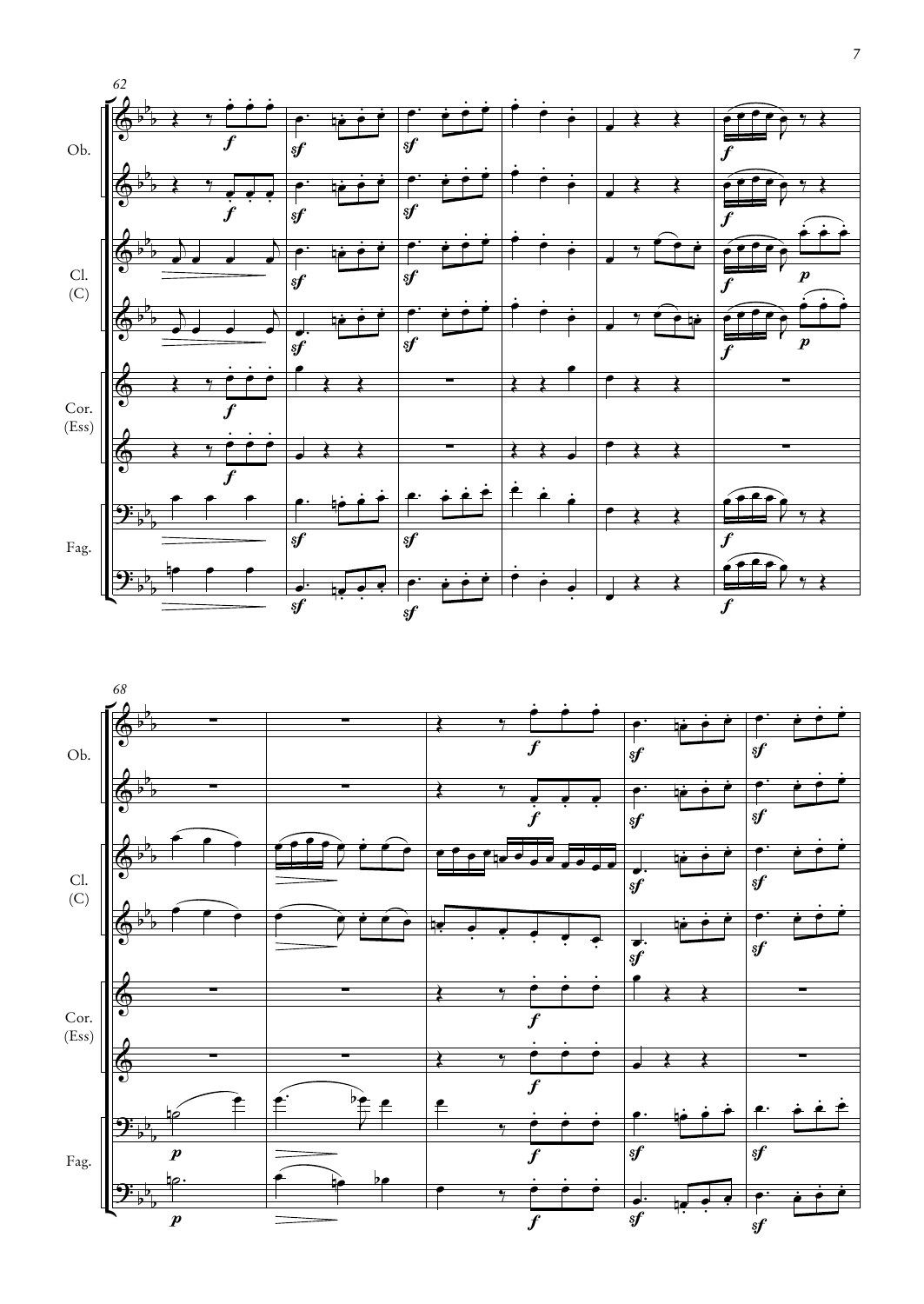

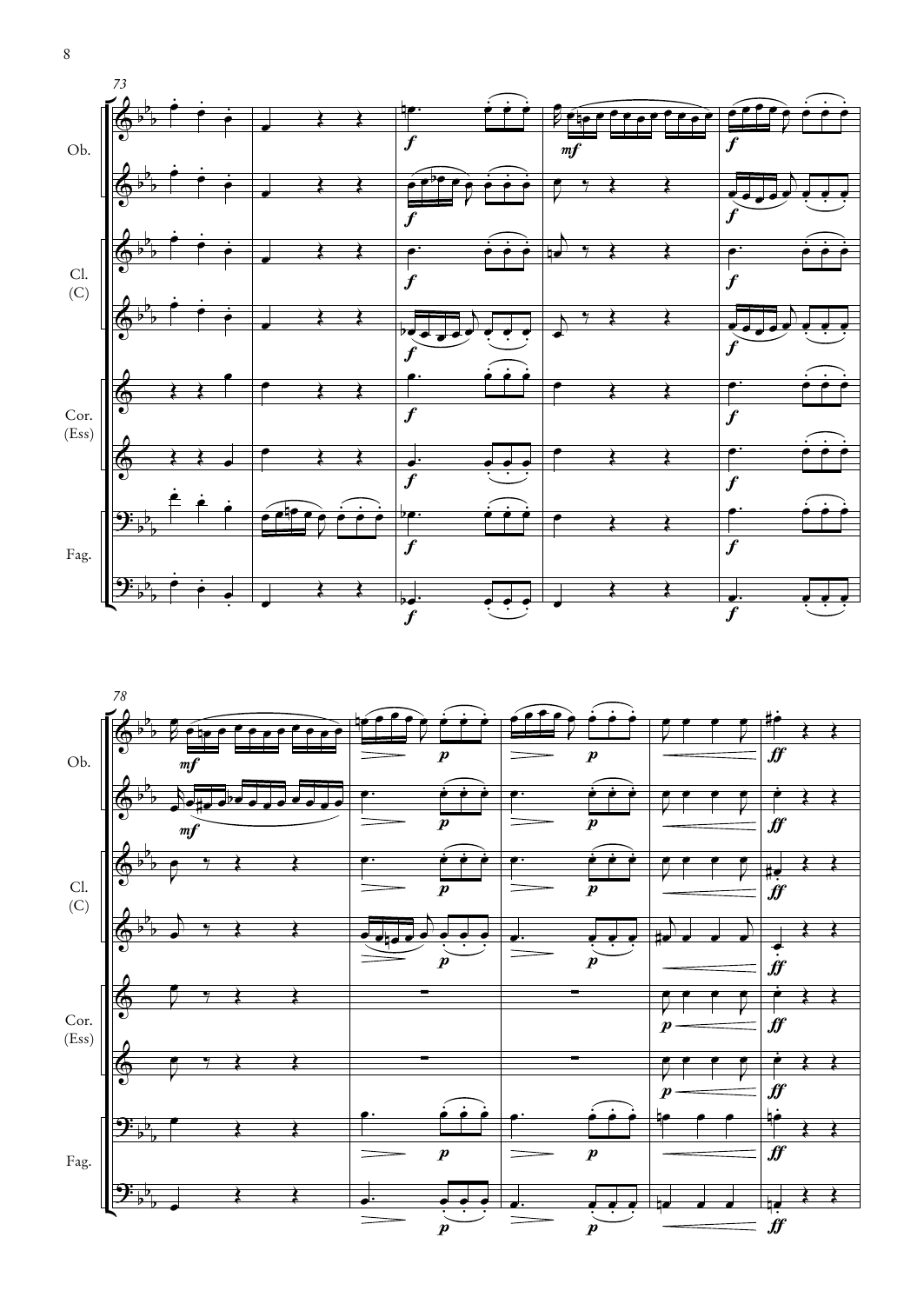

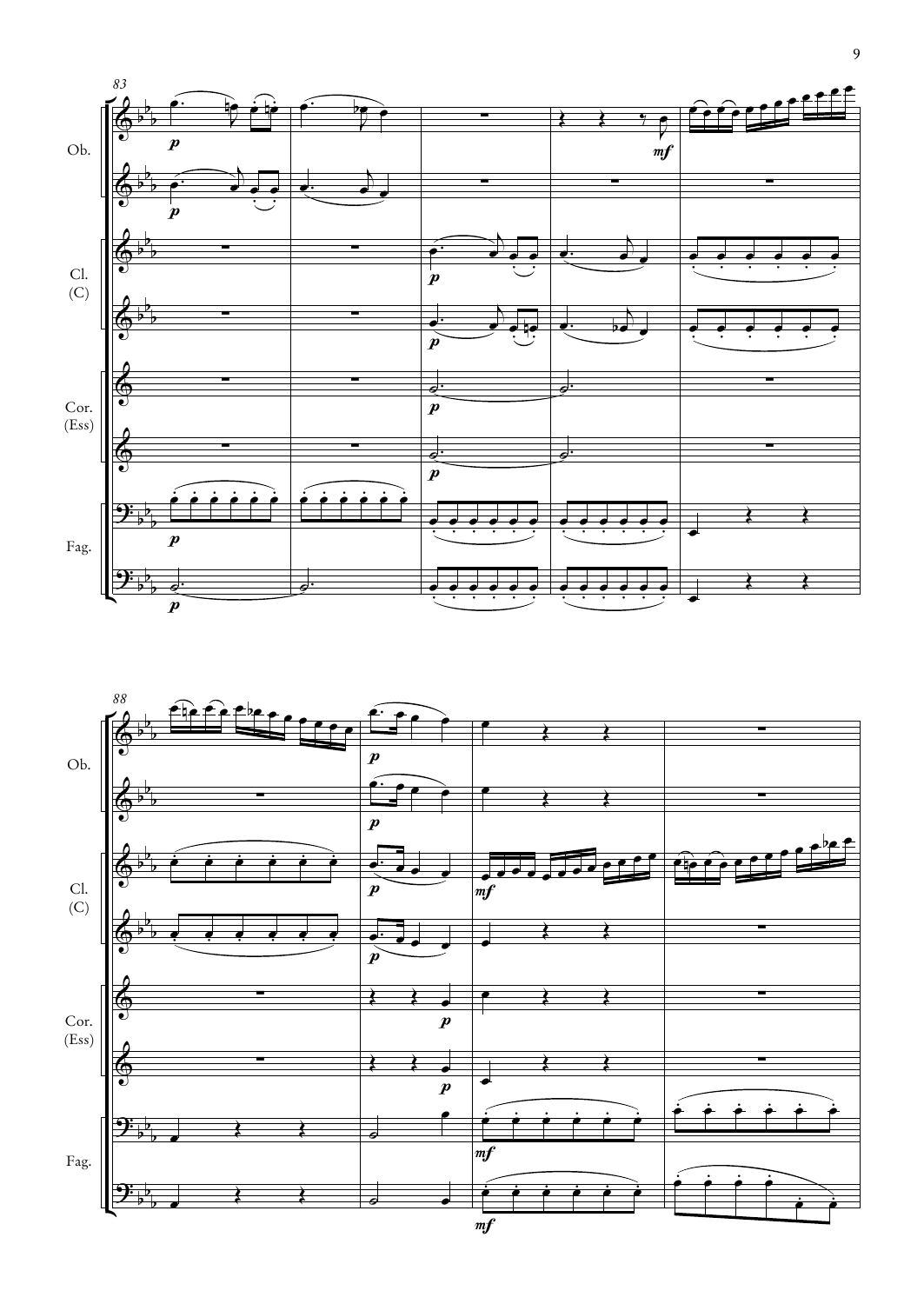

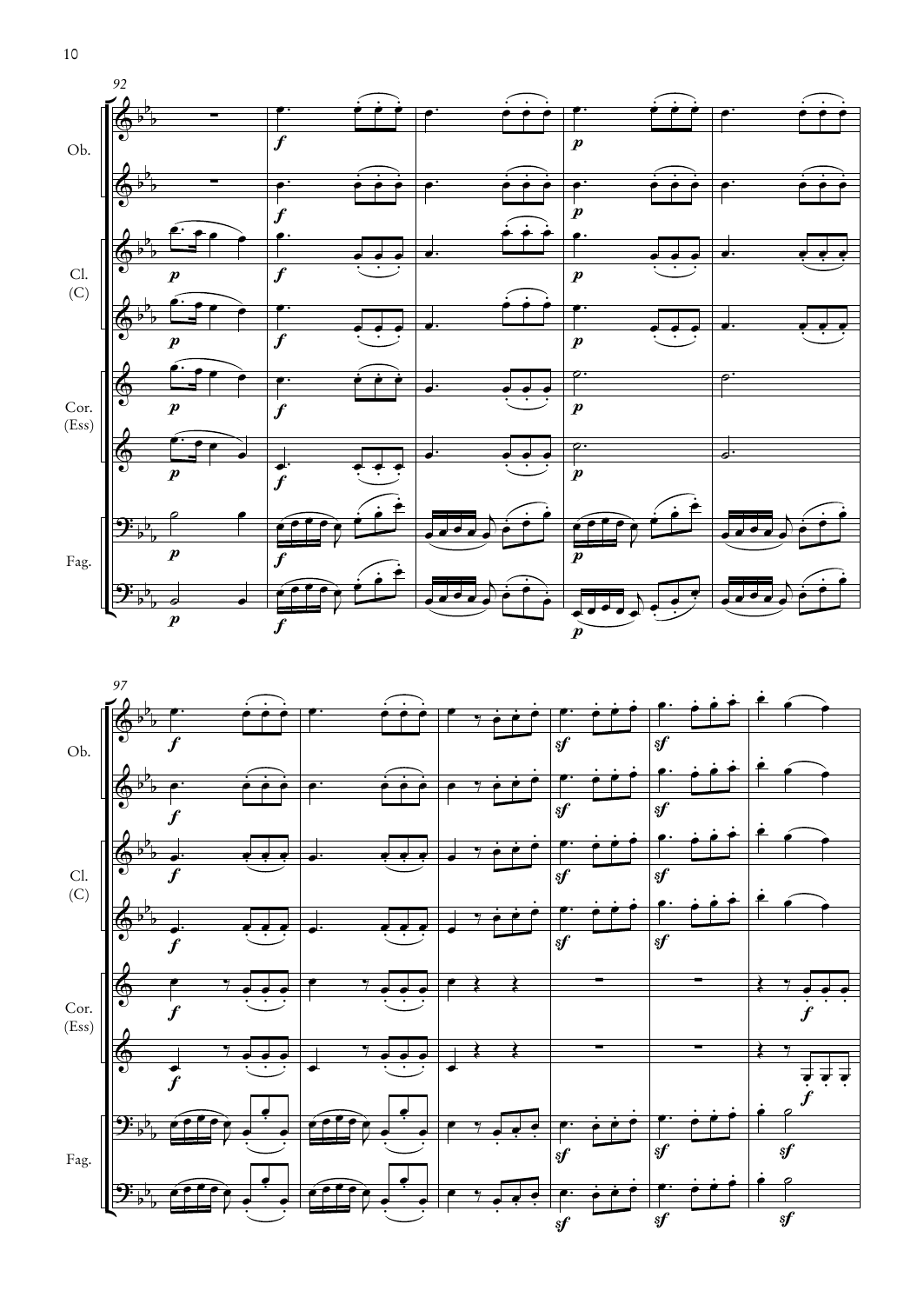

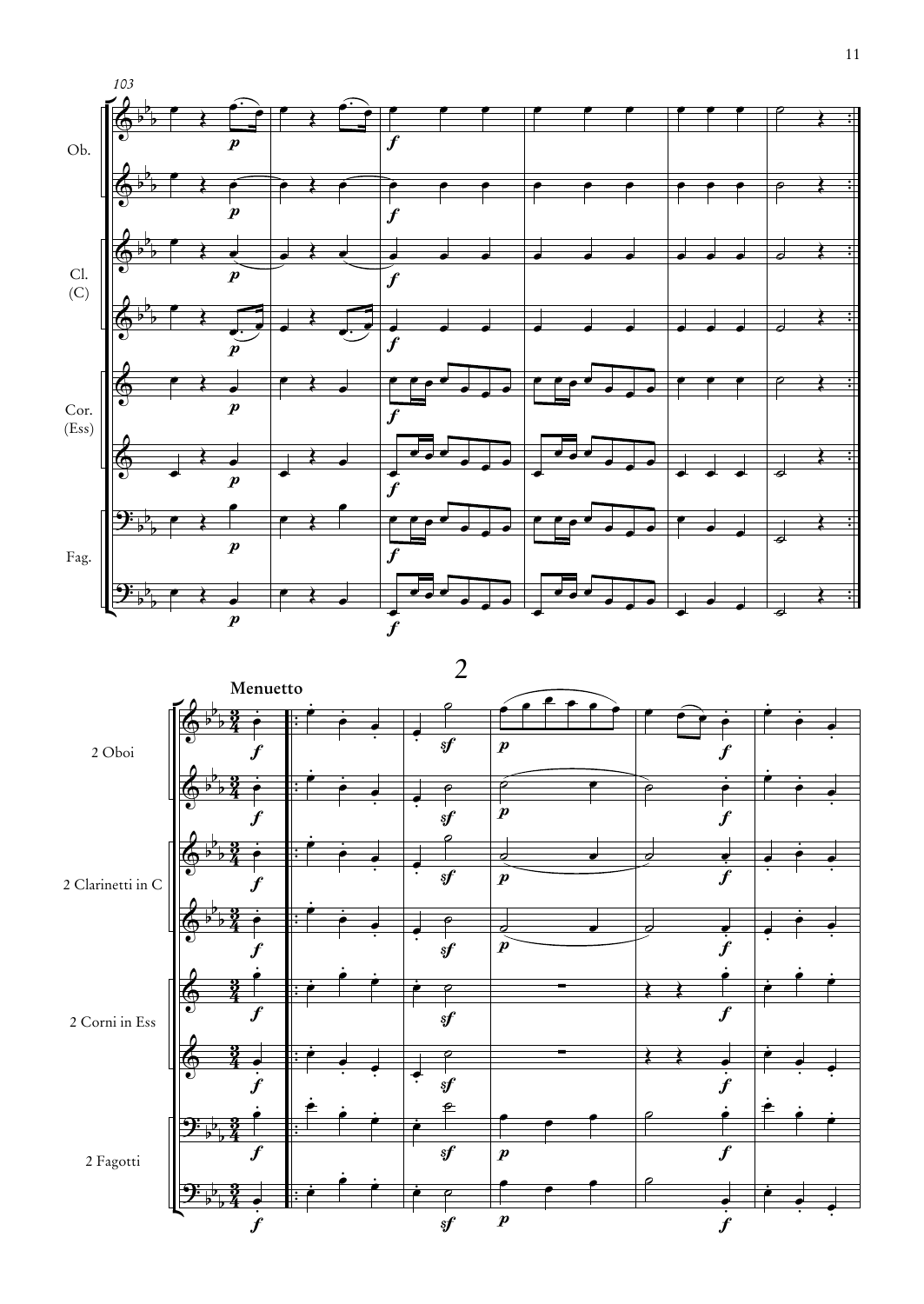

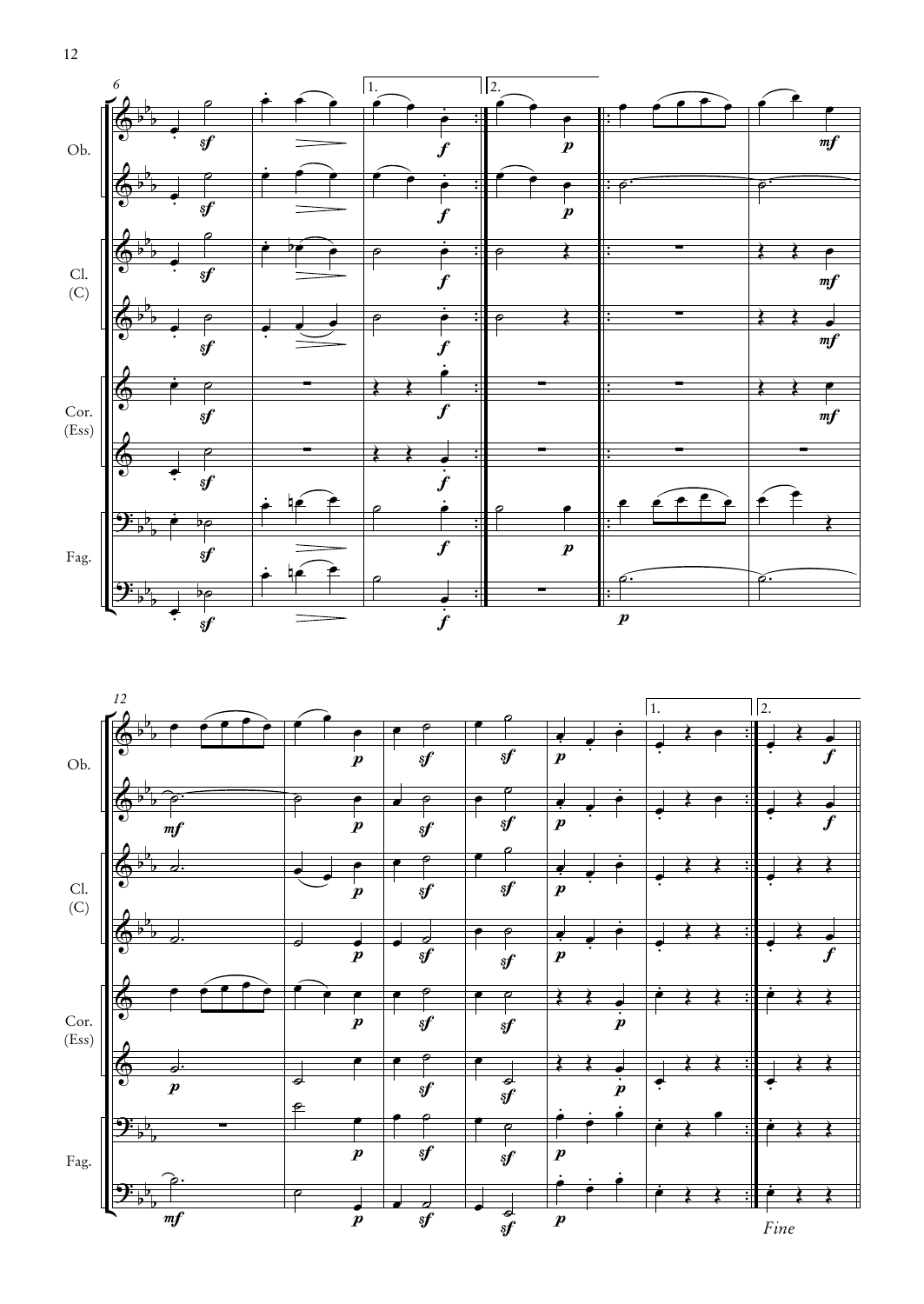

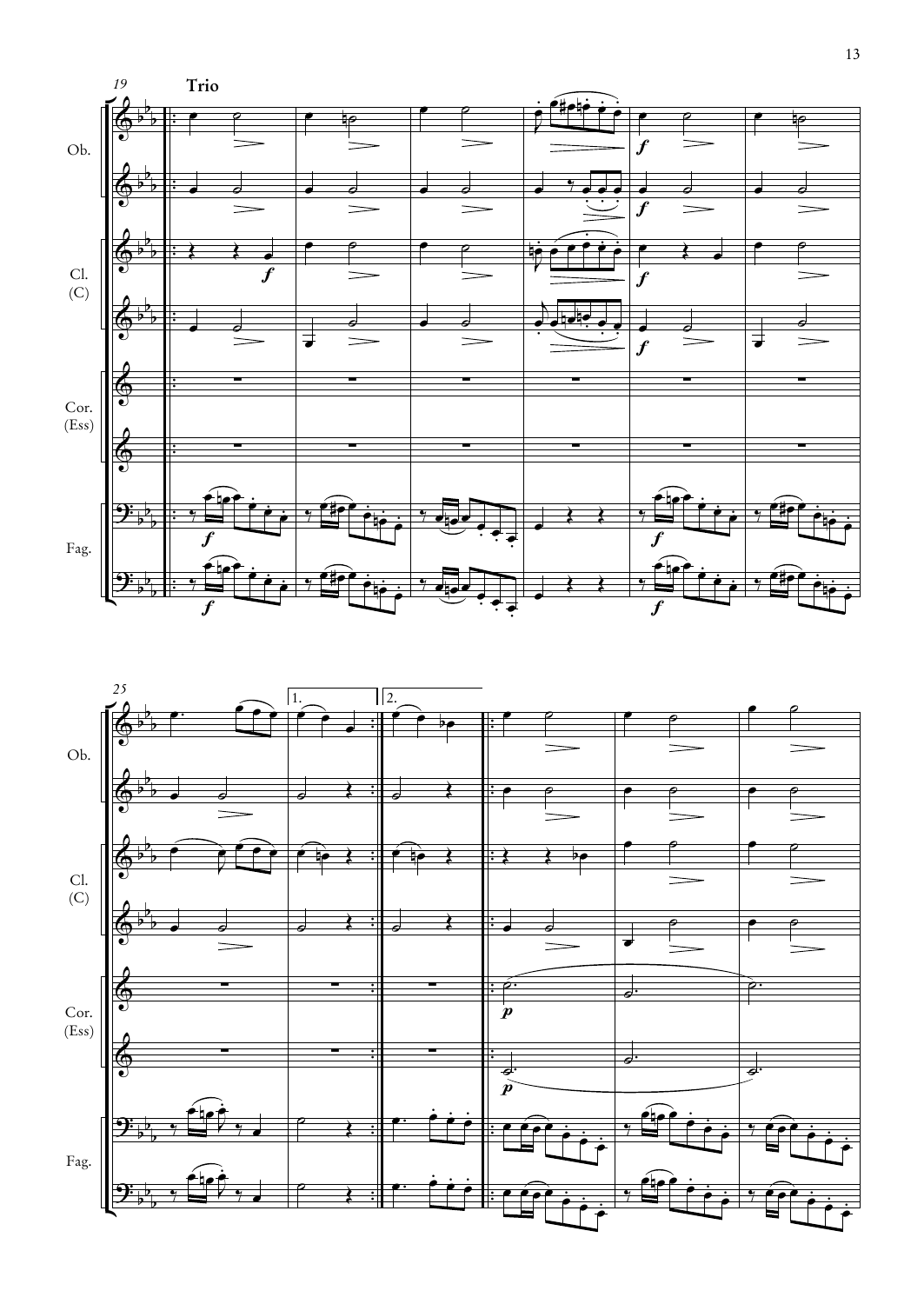

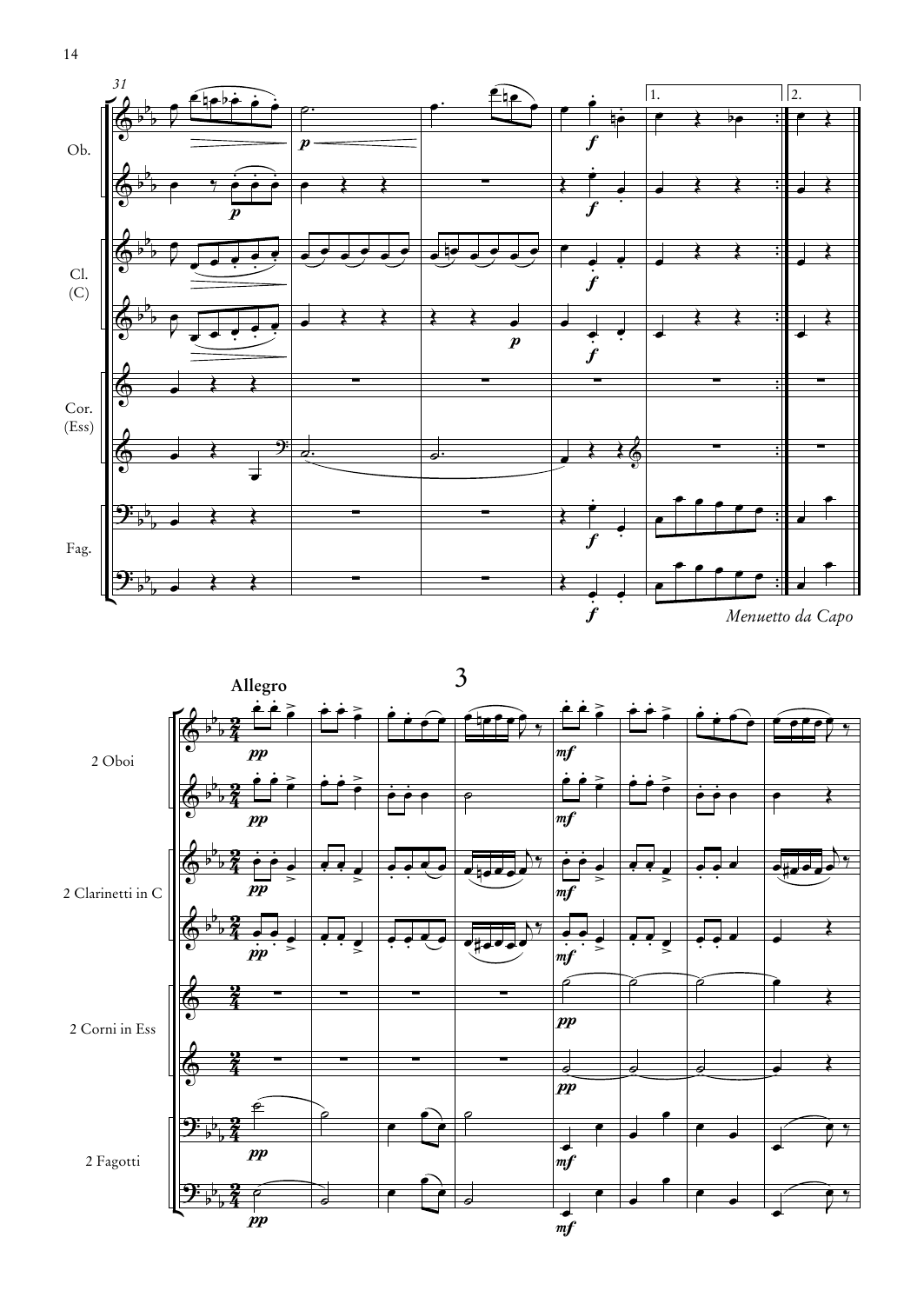

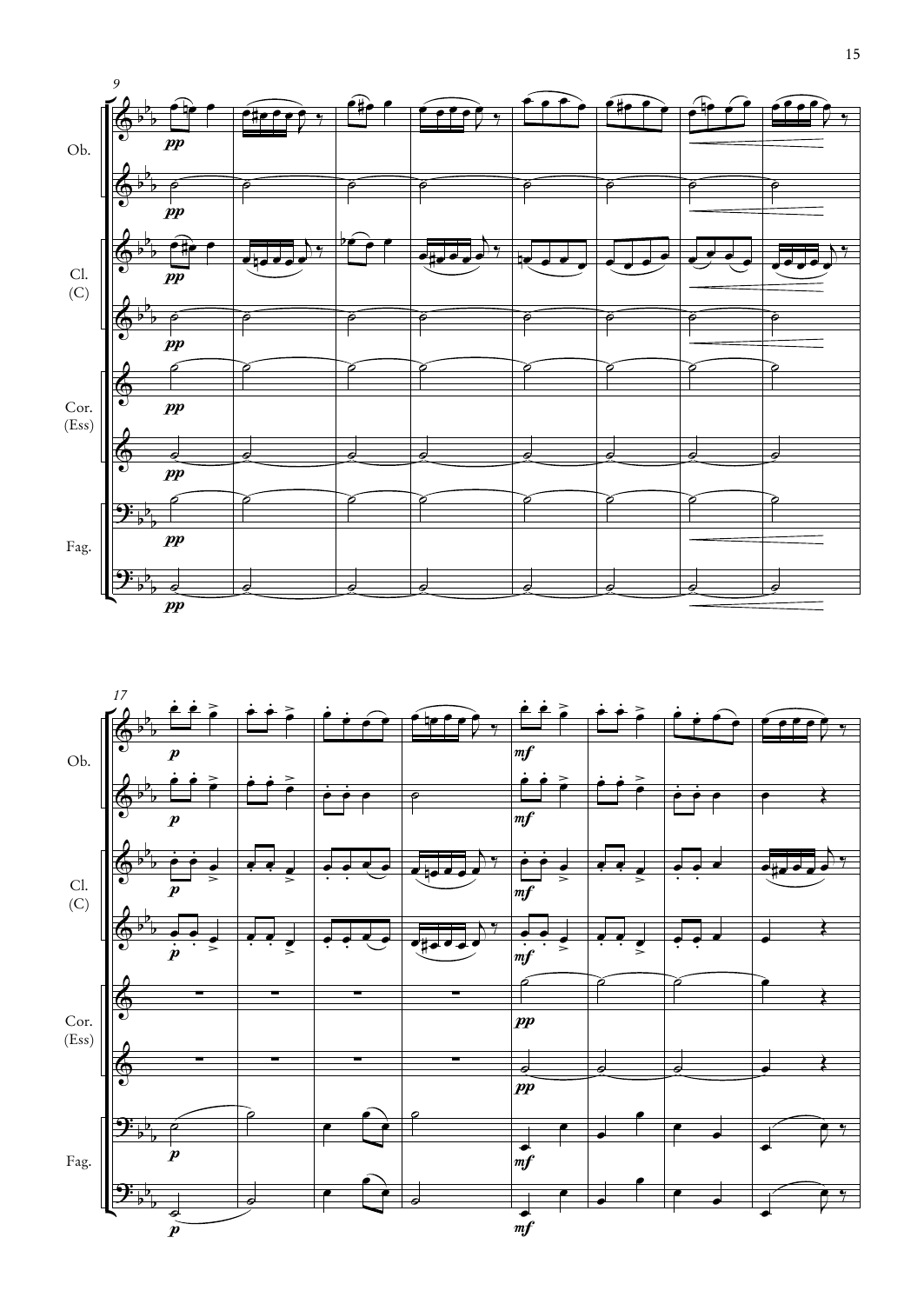

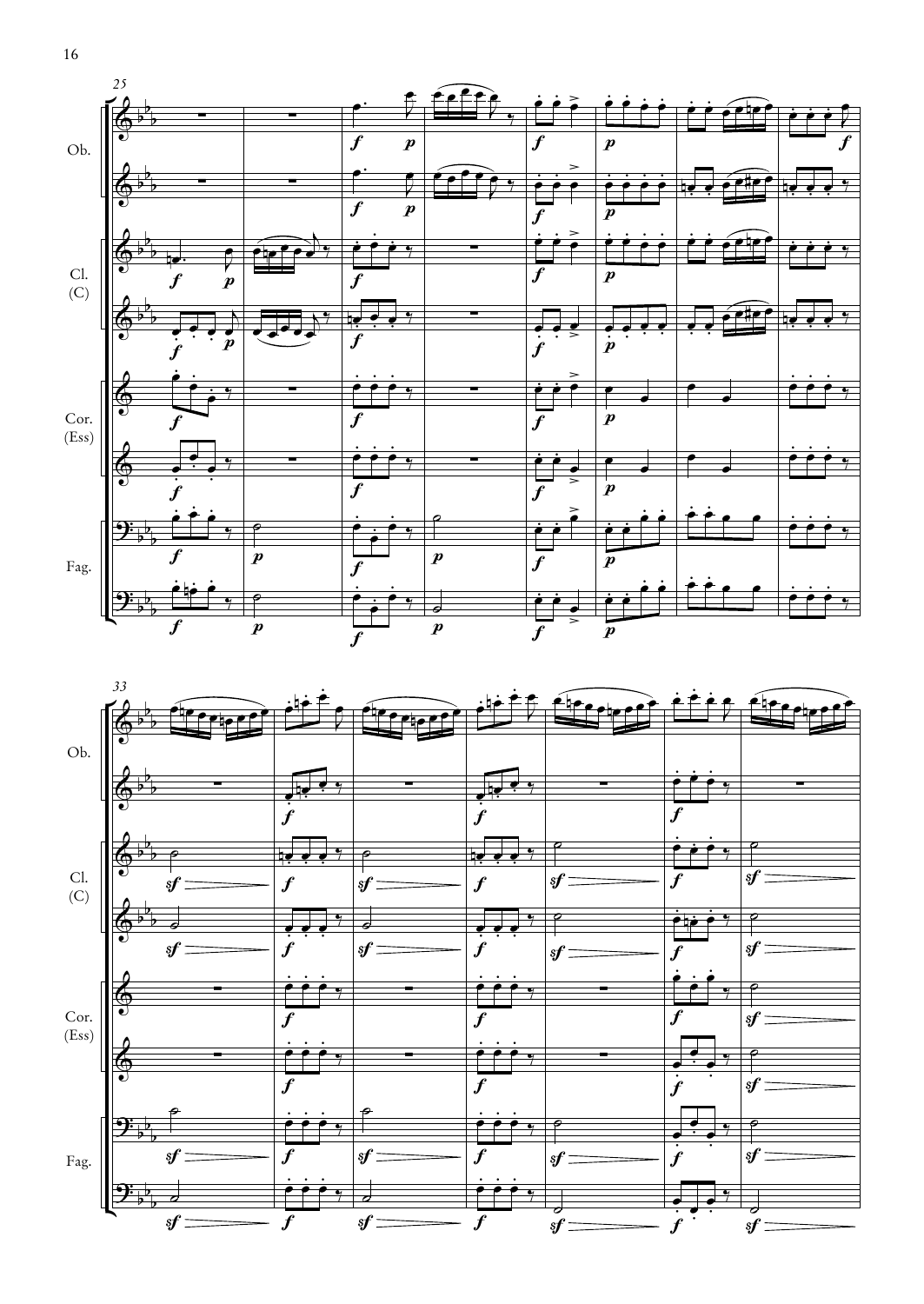

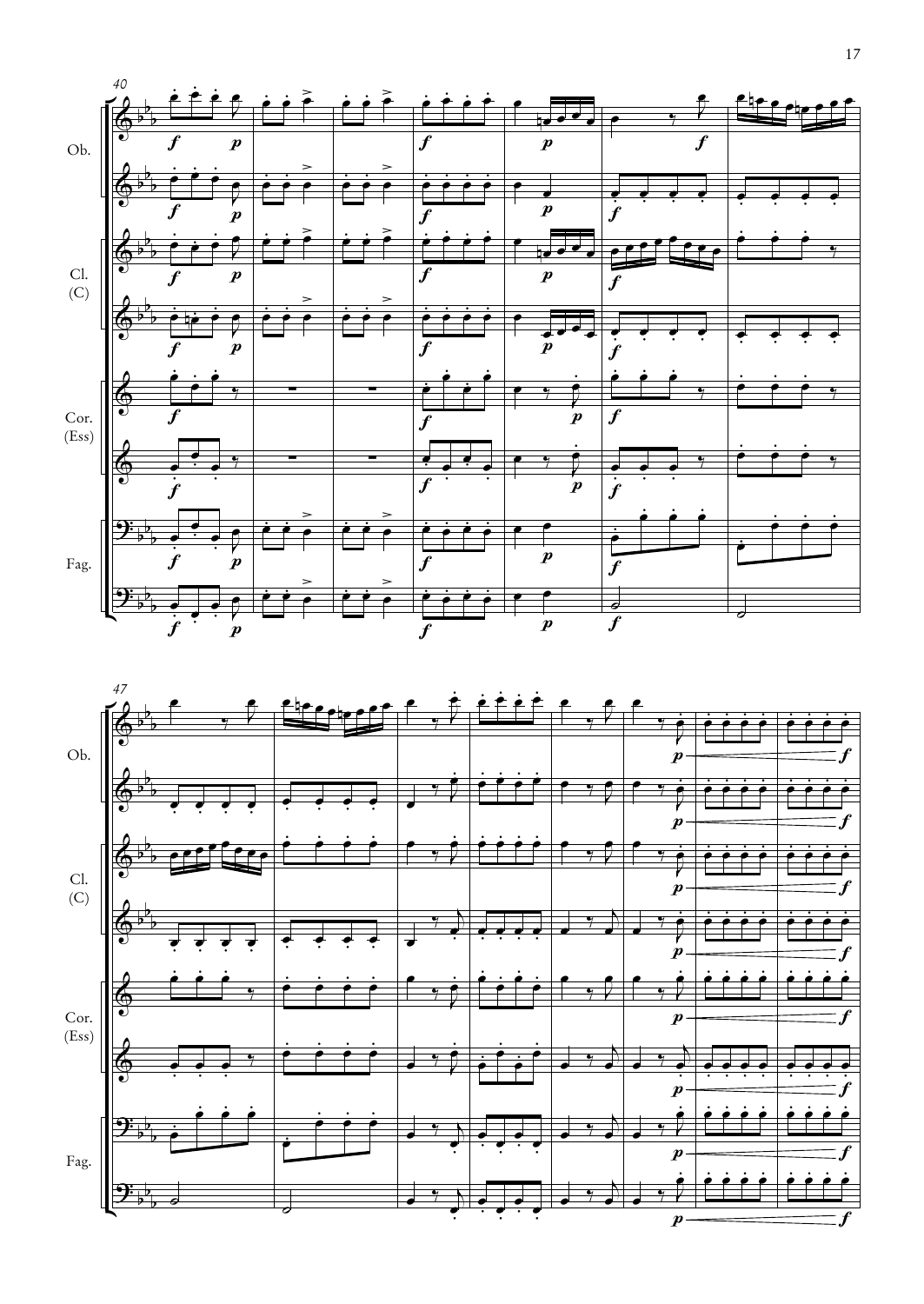

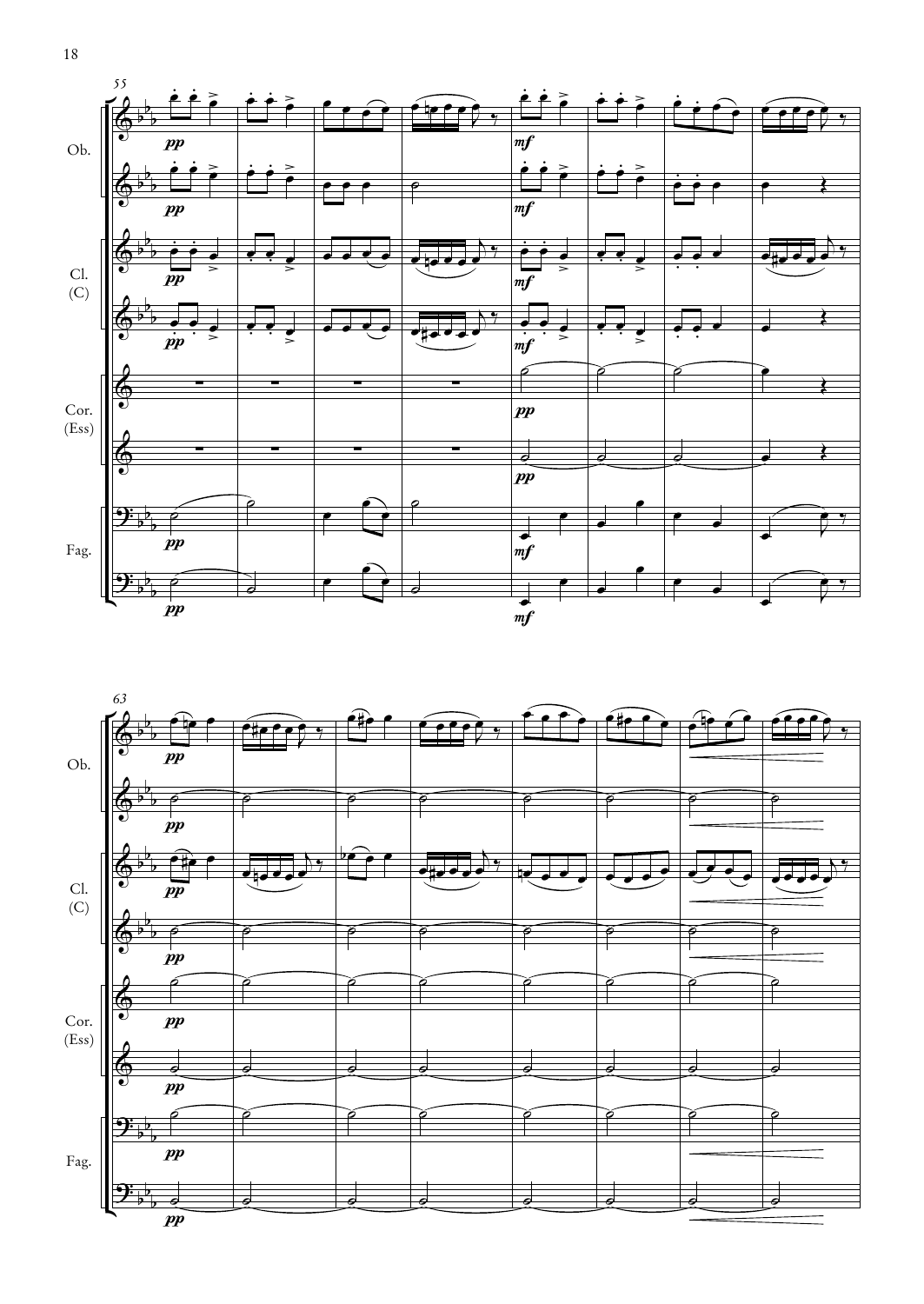

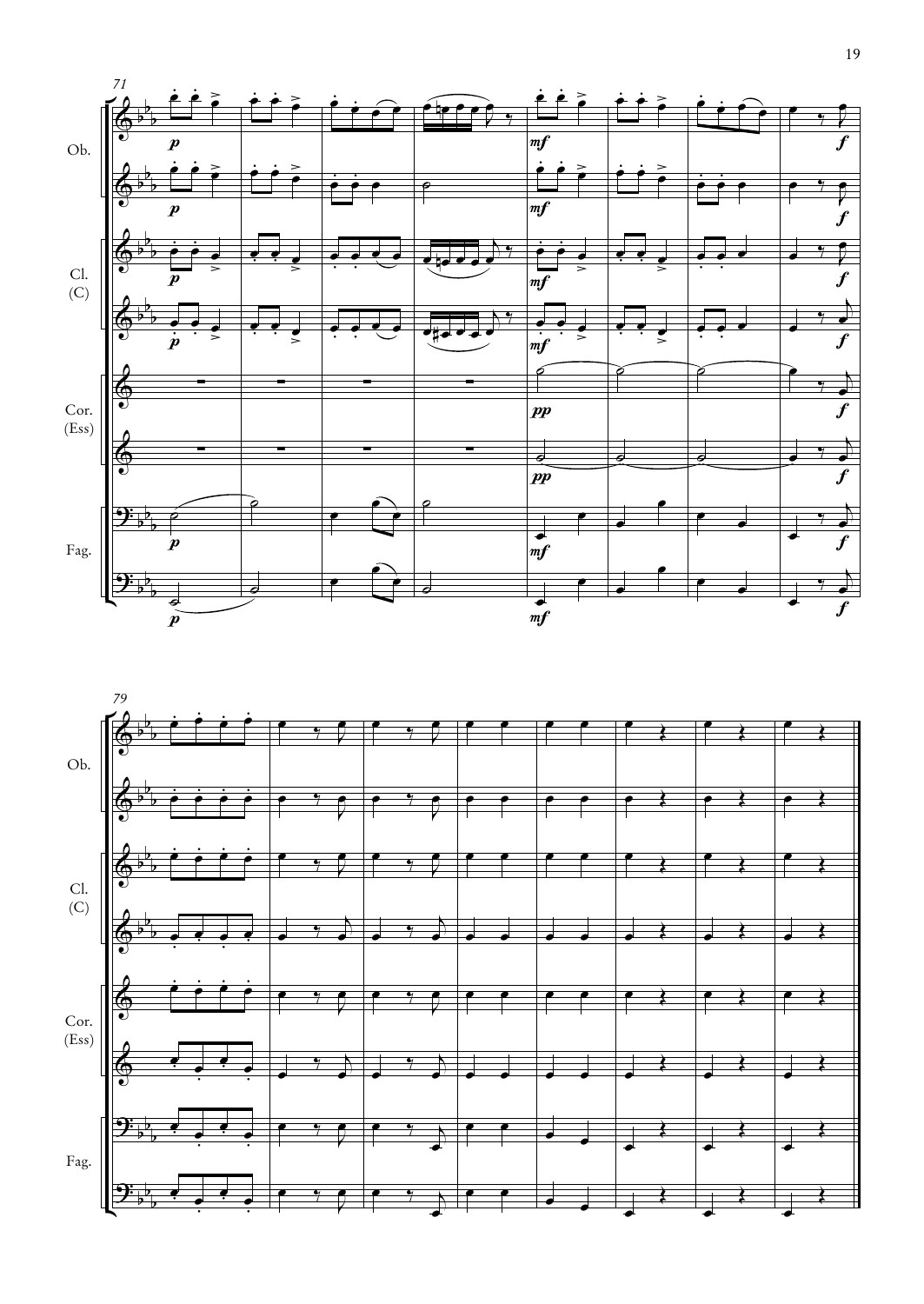## **Kritisk kommentar**

#### **Källmaterial**

**K**, partitur, handskriven avskrift av originalet, Uppsala universitetsbibliotek (Instr. mus. i hs. 72:17).

#### **Kommentarer**

*Clarinetti* är i **K** noterade i C, men eftersom C-klarinetter är relativt ovanligt bifogas även stämmor i B.

## **Sats 1, Allegro di molto:**

| Takt      | Instrument                   | Kommentar                                                                                                                                                                  |
|-----------|------------------------------|----------------------------------------------------------------------------------------------------------------------------------------------------------------------------|
| 6         | Fag. I, II                   | Dynamik piano tillagt i analogi med Cl.                                                                                                                                    |
| 8         | Ob. II                       | I källan noterad legatobåge över åttondelarna.                                                                                                                             |
| 14        | Ob. I, Fag. I                | Svårt att tyda hur legatobågarna är inskrivna. Vid återtagningen takt 76, 78 är det tydligt<br>med legatobågar över alla sextondelarna. Här noterat i analogi med takt 76. |
| 15        | Cor. I, II<br>Fag. I, II     | Legatobåge och staccato tillagt på sista tre åttondelarna i analogi med övriga stämmor.                                                                                    |
| 16        | Ob. I, Fag I                 | Legatobågar tillagda i analogi med takt 78.                                                                                                                                |
| 18        | Cl. I                        | Legatobåge och staccato tillagt på sista tre åttondelarna i analogi med övriga stämmor.                                                                                    |
| 19        | Ob. I,<br>Cor I, II          | Dynamik piano tillagt som startnyans i crescendot.                                                                                                                         |
| $21 - 22$ | Fag. II                      | Bindebåge tillagd. Jämför takt 83-84.                                                                                                                                      |
| 25, 26    | Ob. I                        | Legatobågar tillagda på första slaget i analogi med takt 87.                                                                                                               |
| 27,30     | Cl. I, II                    | Legatobågar tillagda i analogi med Oboi.                                                                                                                                   |
| 29        | Cl. I                        | Legatobågar tillagda på första slaget i analogi med Ob. I, takt 26.                                                                                                        |
| $35 - 36$ | Ob. I, Cl. II,<br>Fag. I, II | Legatobågar tillagda i analogi med takt 31–34.                                                                                                                             |
| $44 - 52$ | Fag. I, II                   | Legatobågar tillagda i analogi med takt 31-36.                                                                                                                             |
| 55        | Cl. I                        | Legatobågar tillagda tillagt på sextondelarna i analogi med takt 54.                                                                                                       |
| $56 - 61$ | Tutti                        | Legatobågar tillagda på tre sista åttondelarna i analogi med takt 31–36.                                                                                                   |
| $61 - 62$ | Fag. I, II                   | Diminuendo tillagt i analogi med Clarinetti.                                                                                                                               |
| 69        | Fag. I, II                   | Legatobågar och diminuendo tillagt i analogi med takt 6-7.                                                                                                                 |
| 70        | Cl. II                       | Staccato tillagt i analogi med takt 8.                                                                                                                                     |
| 74        | Fag. I                       | Legatobågar tillagda i analogi med takt 12.                                                                                                                                |
| 75        | Tutti                        | Legatobågar tillagda på tre sista åttondelarna i analogi med takt 13.                                                                                                      |
| 81        | Cor. I, II                   | Dynamik piano tillagt som startnyans i crescendot.                                                                                                                         |
| 85        | Cl. I, II                    | Dynamik piano tillagt i analogi med Oboi takt 83.                                                                                                                          |
| 86, 89    | Cl. II                       | Legatobåge tillagd i analogi med Cl. I.                                                                                                                                    |
| 88        | Ob. I                        | Legatobågar tillagda på första slaget i analogi med takt 87.                                                                                                               |
| 91        | Cl. I                        | Legatobågar tillagda på första slaget i analogi med Ob. I, takt 88.                                                                                                        |